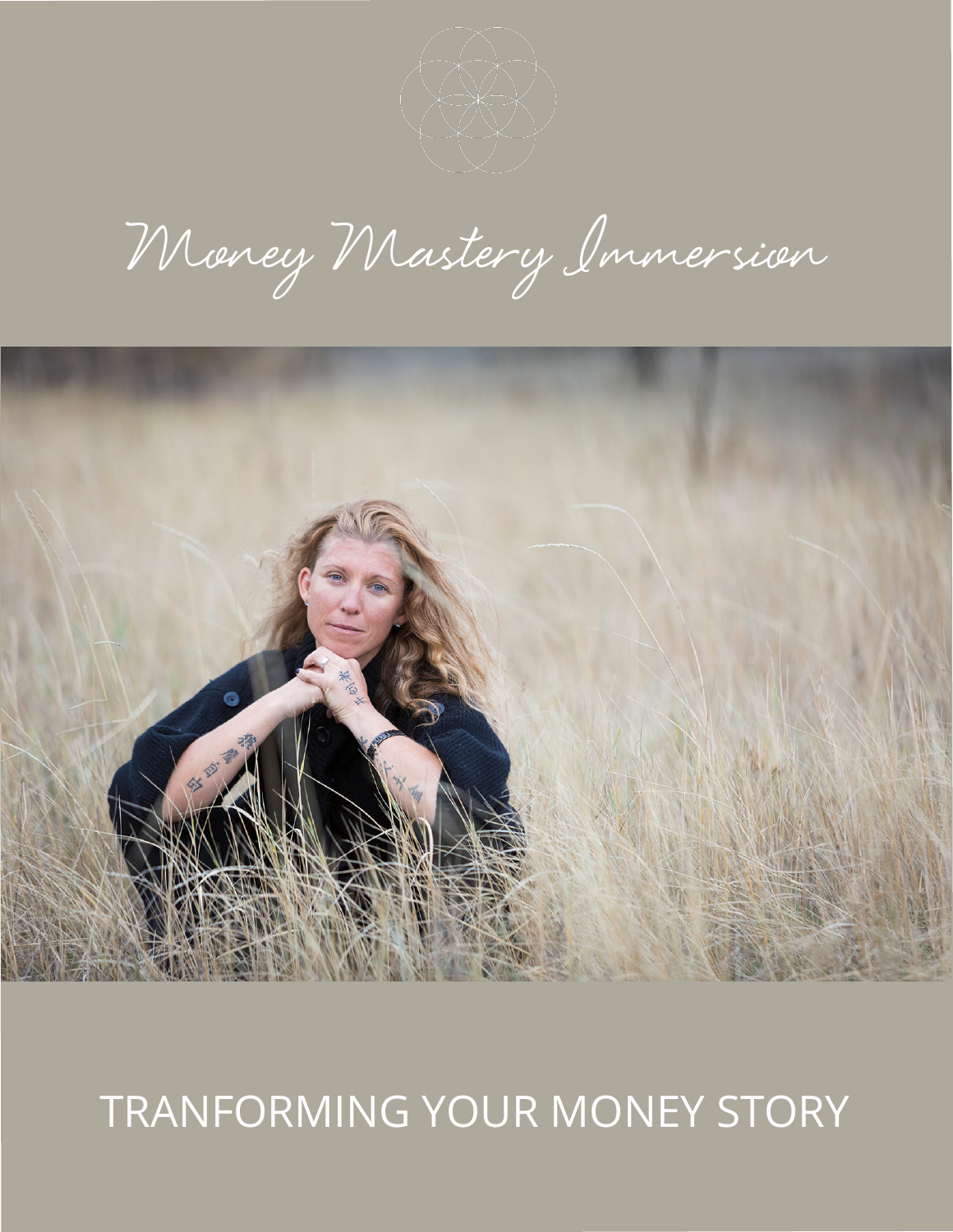You have deepened into the discovery of the money story that has been directing and creating your prosperity and wealth experience up until this point.

This playbook is about providing you with tools and steps to transform your relationship and story with money.

Just recognizing your thoughts and narratives around money is a gamechanger.

Bringing your light of awareness on those unconscious ways you have been holding, relating, perceiving and speaking about money will have already started to bring about shifts in your experience.

Now we are going to dive in further and flip that coin, flip the switch and start to create a new relationship with money. This will give you the power to create money as a supportive resource, tool and simply an expression of appreciation, whether received or given.

It's time to fill yourself up to where you are overflowing with money, abundance, wealth and prosperity. Giving your gifts, greatness and appreciations from that space only.

It's time to draw a line in the sand, take that leap and never look back

Let's do this thing! Blessings and love,

Alexandra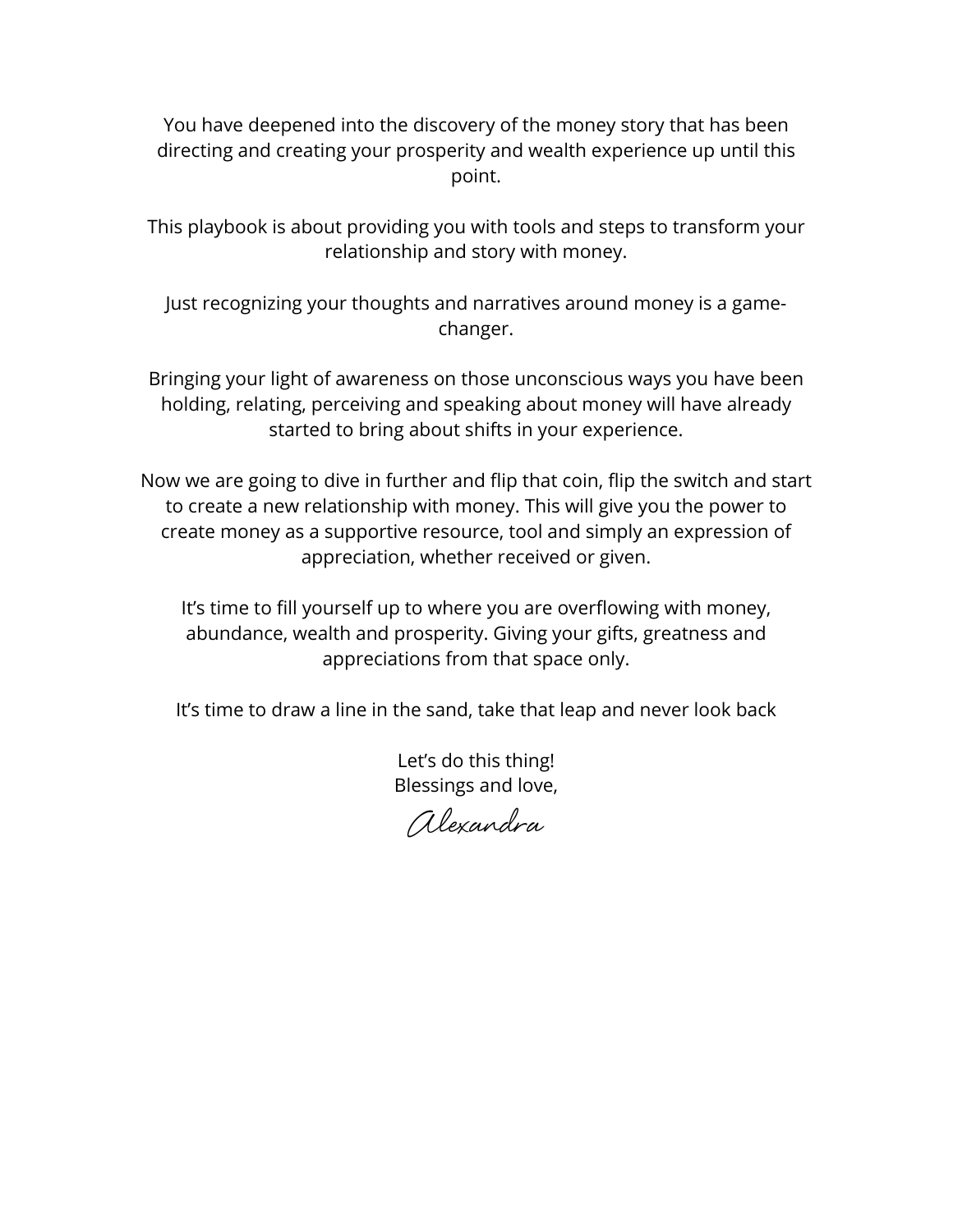# INTENTION

Intentions are essential to creating the results you desire in your business and life. So what is your main desired outcome for this week's work? Write an open, raw, honest and loving letter to yourself. No editing allowed ;-)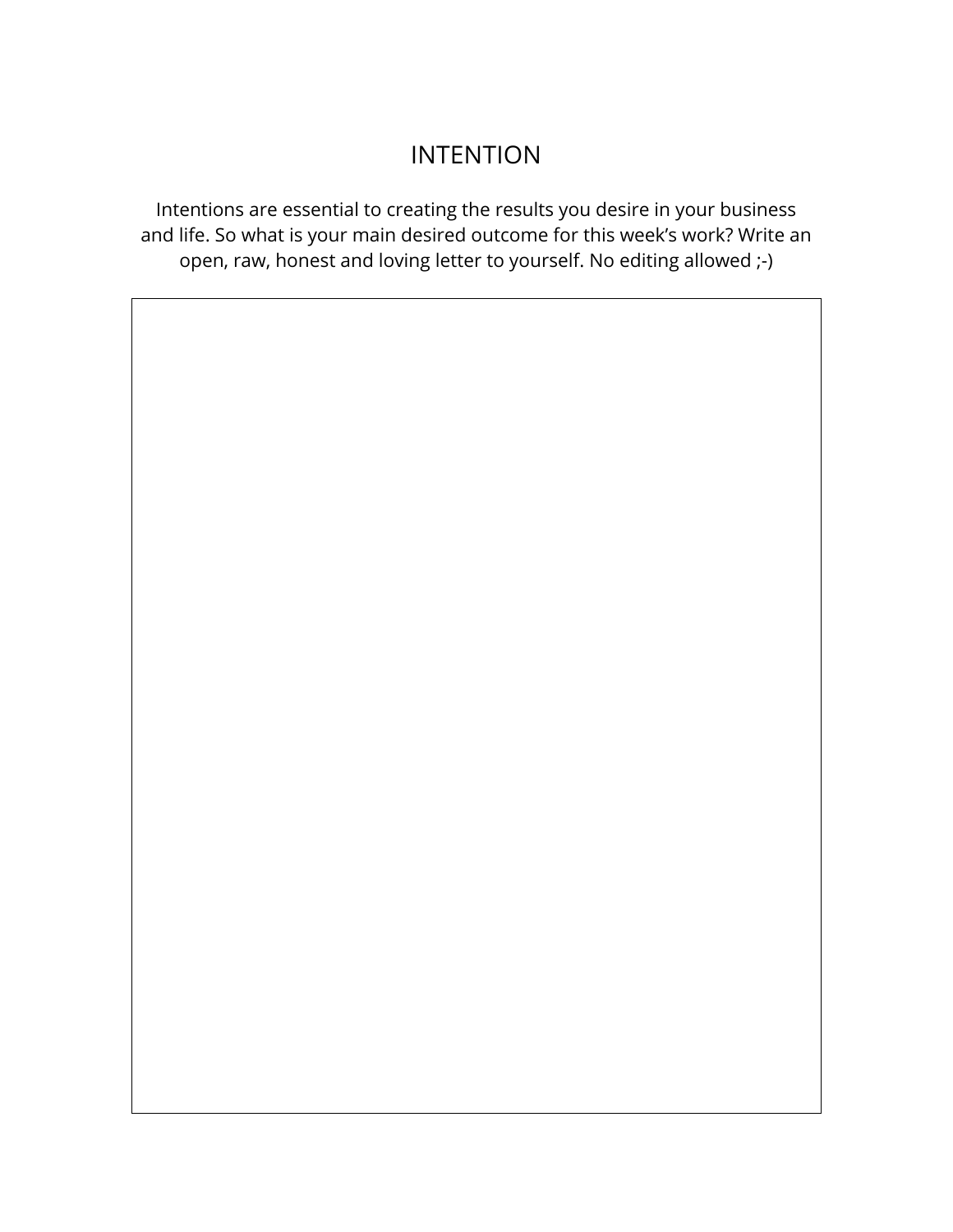# TAKING STOCK

Looking back on this past weeks work, write down the most limiting money stories, as well as beliefs, thoughts and fear about money that you desire to focus on transforming today.

Remember, I told you that this work isn't about shifting and transforming every single story, belief and fear you have in relationship with money. This is about collapsing those limiting money patterns that you have created in your field and your human experience.

Therefore, you are going to choose the ones that have the most charge, meaning power, and we are going to collapse them, and reclaim your power from them today.

It's the same as collapsing a building.

It takes a lengthy period of time to build a building, but it take seconds or a few minutes to collapse one, when you have the C4 placed at the right points.

The other stories, beliefs, thoughts and fears around money will follow suit, as a natural state of your reclaiming and unfolding. Please don't concern yourself with them; they will also collapse with no work from you. Your job is to focus on the ones that are the most evocative and charged with the most power.

I encourage you to approach this from a place of fun, play and creative ecstasy. You are in the process of pulling back in the curtain, and to finally remember what the truth is…

That you are infinite being having a human experience, and that you and your higher-self (insert what ever label you want there) are creating all of what you experience, including money.

Money comes and is created by your consciousness, nothing else.

We are going to refer to these stories, beliefs, thoughts and fears throughout this playbook.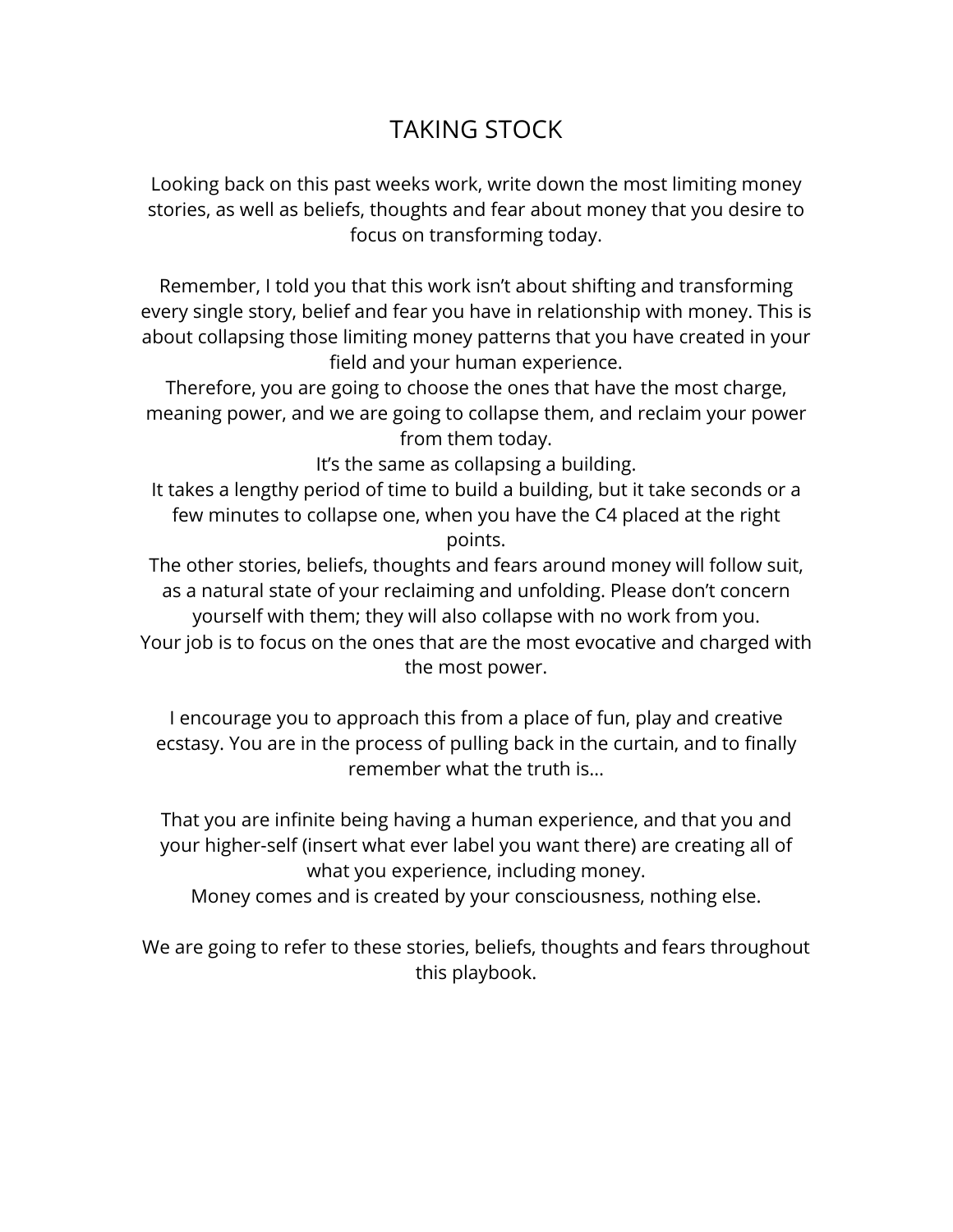## OLD MONEY STORIES, BELIEFS, THOUGHTS AND FEARS

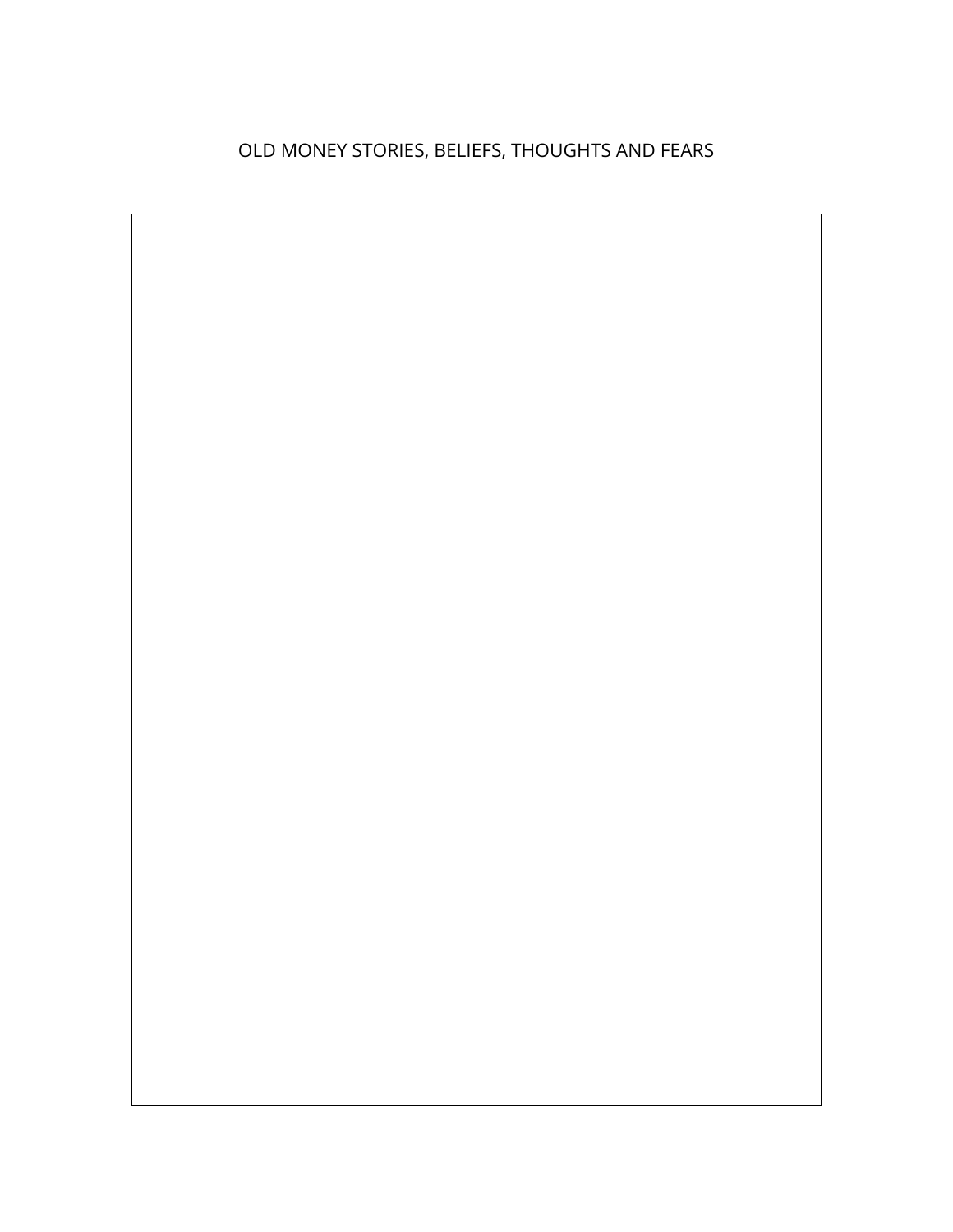#### REMEMBERING THE FURTURE

As we spoke about one of the most powerful and effective tools I have discovered and uncovered is the journey of 'Remembering the future'.

This is a simple and powerful practice.

Take the money stories, beliefs, thoughts and fears that you identified above that hold the most power and have the most charge and we are going to use them as a catalyzing force for you to write your desired outcome into reality, from a place that they have already been created and you have and are in the process of experiencing them.

It's essential that you start from the place of your feeling state, and the shifts in your money stories, beliefs, thoughts and fears.

This is like writing a journal entry 12 months ahead of where you currently experience yourself to be now.

#### THE PROCESS

- 1. Take the current date when you start the practice of "Remembering the future', and move it forward one year.
	- a. So you are now writing from May (insert date), 2020.
	- b. You then start of by writing I remember this date (insert date) a year ago.
- 2. Give context to what you where doing and where you were. Write down what was happening in your life at that time.
- 3. Then start to go into the experience of the shifts you started to experience.
	- a. Write about how your feeling state shifted, what that felt like and what it looked like.
	- b. Write about how your beliefs shifted, how your thoughts transformed and how your fear turned into faith, and a deeper sense of knowing.
	- c. Put as much emotion and feeling into this as you can allow yourself at this time.
	- d. Write from that place of certainty that this has already occurred.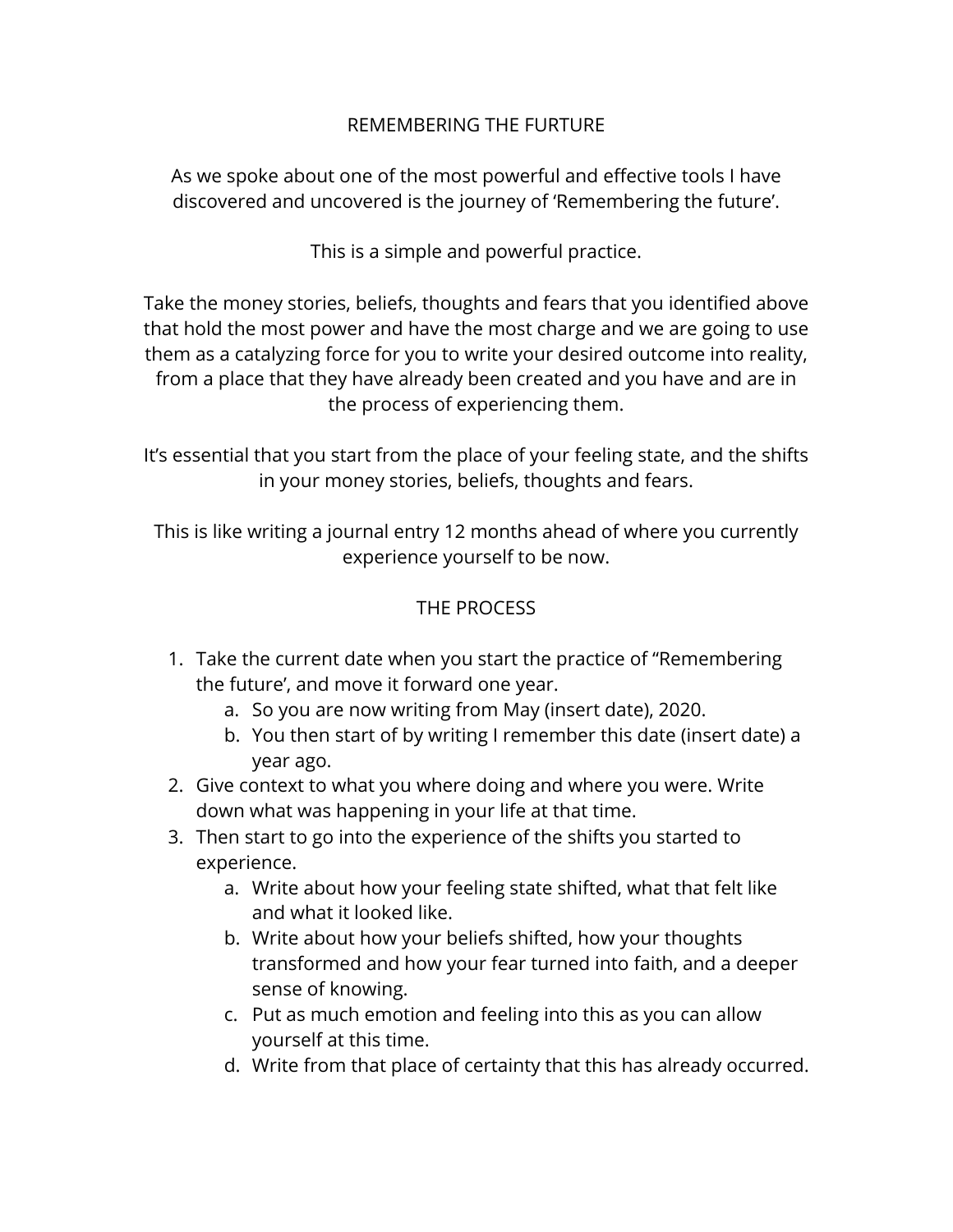- 4. Then start to go into some details about how that all was expressed in your our world.
	- a. How did money change in your life?
	- b. How did money start to show up in your life?
	- c. What new ways of money being channeled through your business and yourself happened?
	- d. How did you feel? What did you do with it, and how did you use it as an expression of appreciation?
- 5. Express feelings of appreciation to yourself and the creative process, and to your creations. Allow appreciation to flow through, and overflow from you.
- **6. DON'T FORGET UNDER ANY CIRCUMSTANCE TO APPRECIATE YOU!!!!!!** 
	- a. The more you shift your thoughts and feelings towards and about yourself the faster you collapse any limitations you have created and have been operating under.
	- b. Focus on the CREATOR (YOU), then the creative process, then on your creations – in that order.
- 7. You will know when you have come to the end of this 'Remembering the future' practice, because it will stop flowing in a easeful way. DON'T push through that. Just allow it to be.
	- a. You will go through this practice many times, each time refining it, and your ability to uncover what is truly and deeply inspiring to you.
	- b. You will start to look feel thrilled by this part of the creative process. Knowing that as you focus on the Creator (YOU) and the creative process, the creation of all of this will simply happen.
- 8. Don't worry to much about the actually details of how money will be expressing itself in your life, there is no right or wrong here. The details aren't really what matter. What matters are you feelings, beliefs, and thoughts. FOCUS on creating those as in alignment with your desires as possible. The rest will follow and unfold exactly how it is meant to support you PERFECTLY!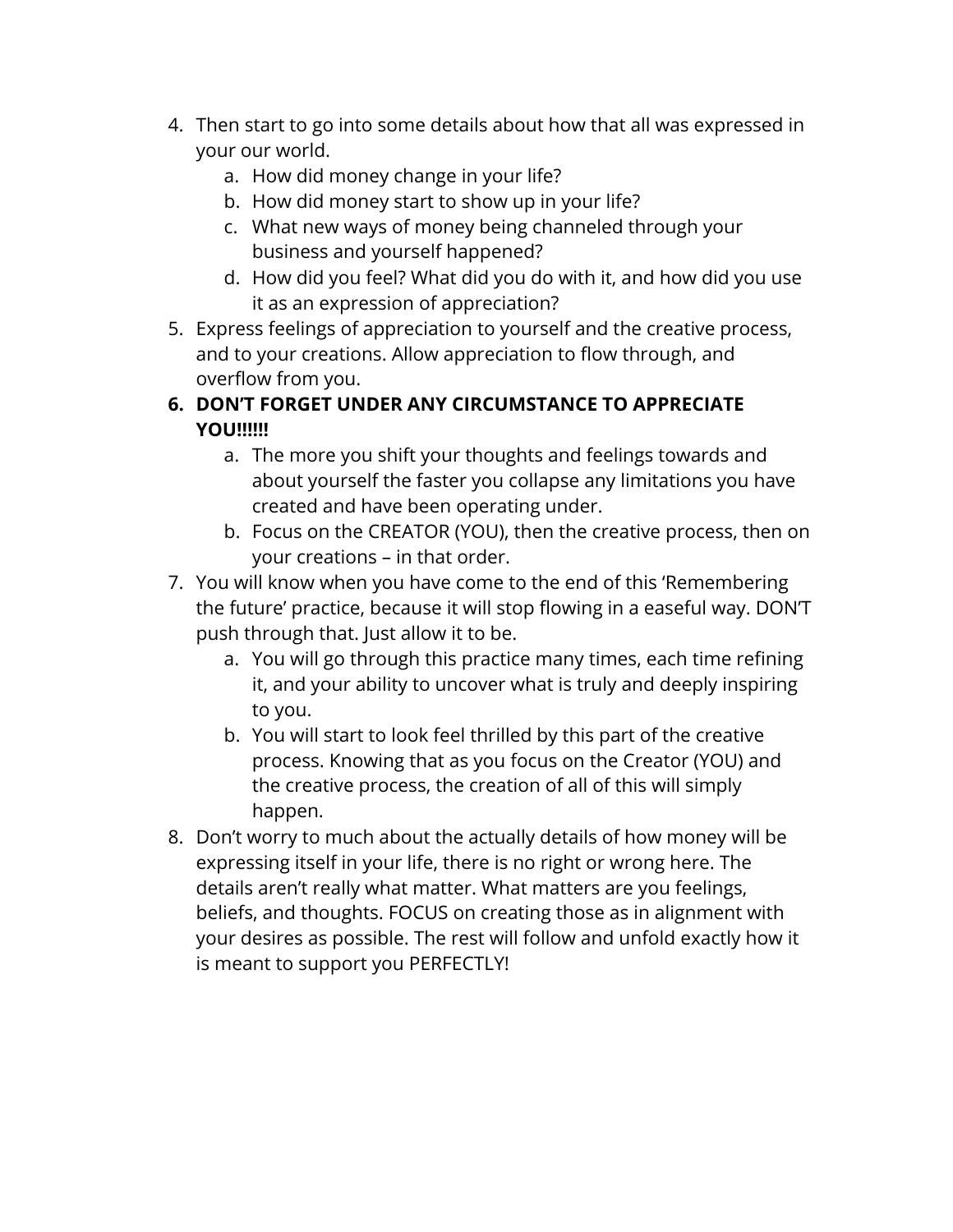#### REMEMBERING THE FURTURE GO!

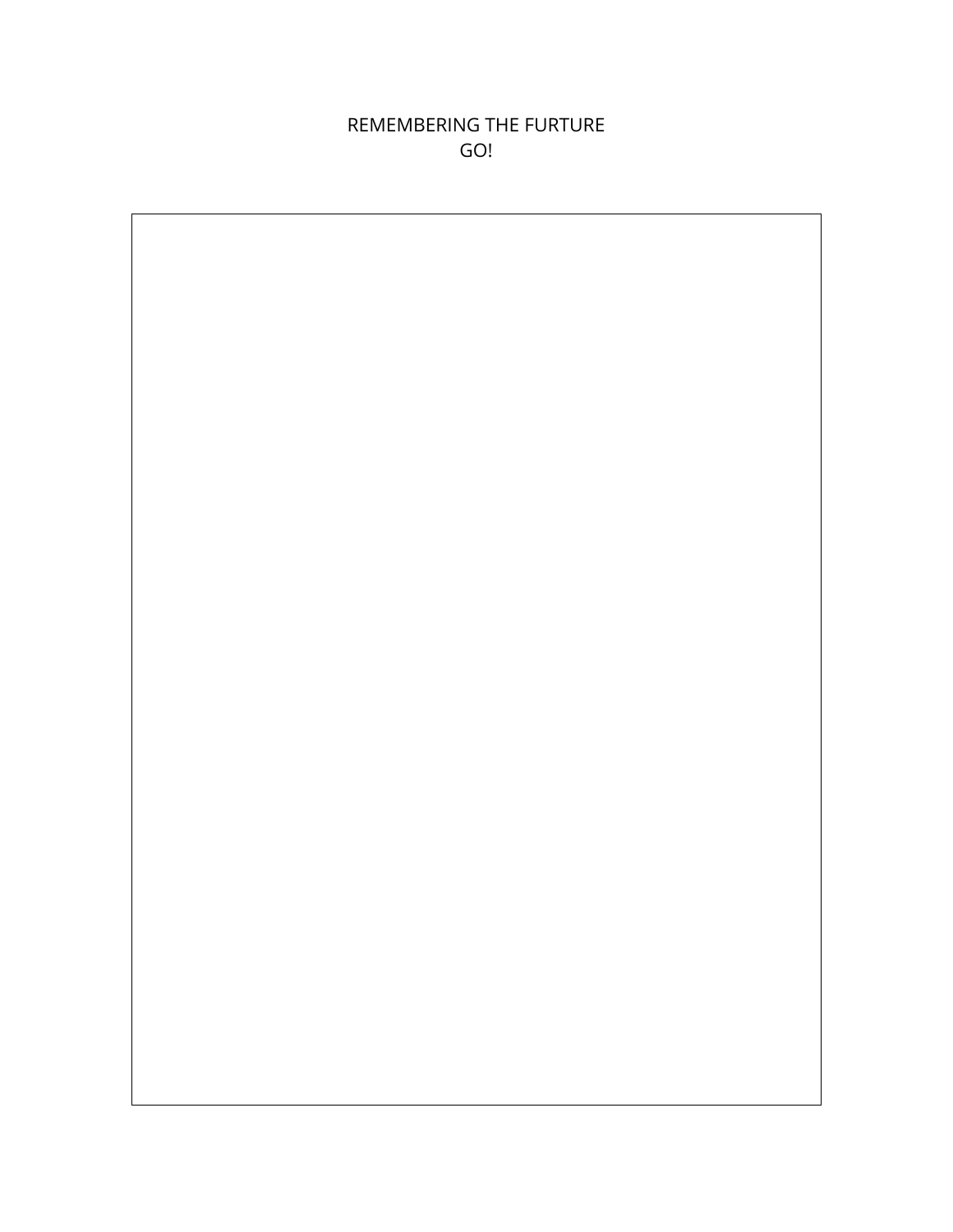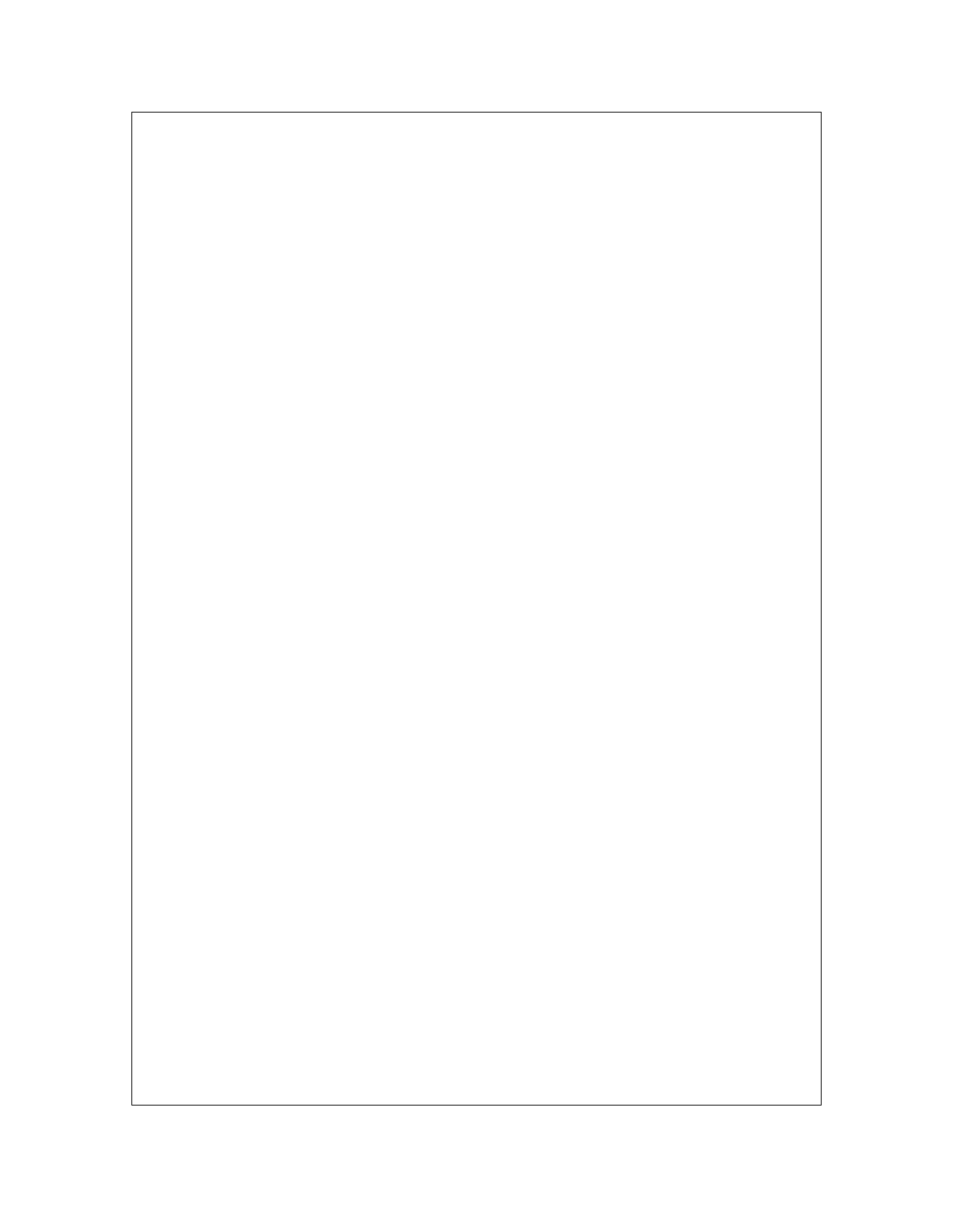#### HOW DID IT FEEL?

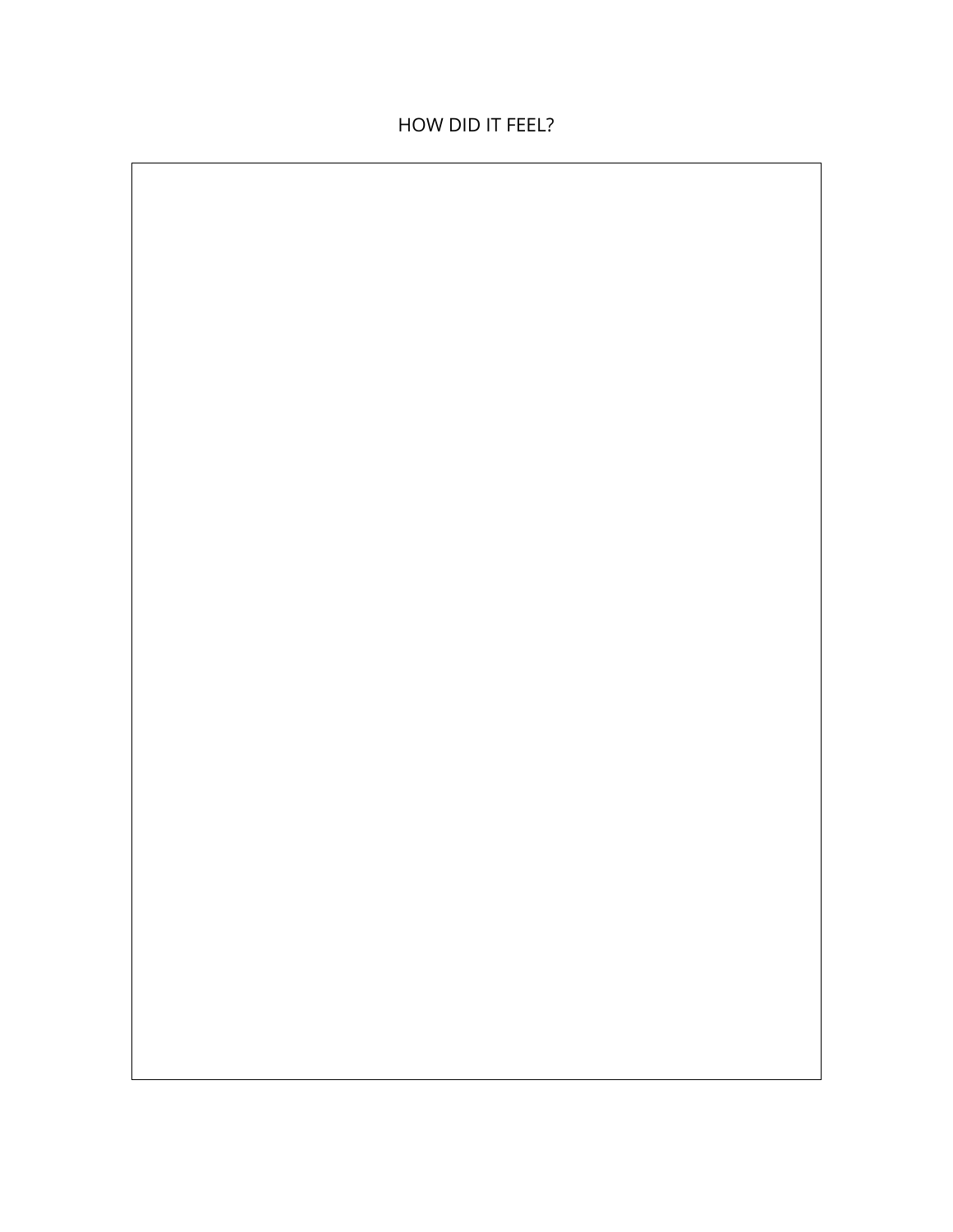#### **WORRIES**

We as a culture do love to speak in hypotheticals. We therefore allow our hypothetical worries run our lives. These hypothetical worries are simply a string of thoughts, and aren't based in reality, and definitely not based in what is 'TRUTH'.

Think about how much energy and time you would free up within yourself, business and life if you redirect it towards thoughts that actually serve you not stifle you and keep you stuck.

LIST YOUR PAST ENERGY-SUCKING WORRY THOUGHTS ABOUT MONEY. What if any of them came into reality?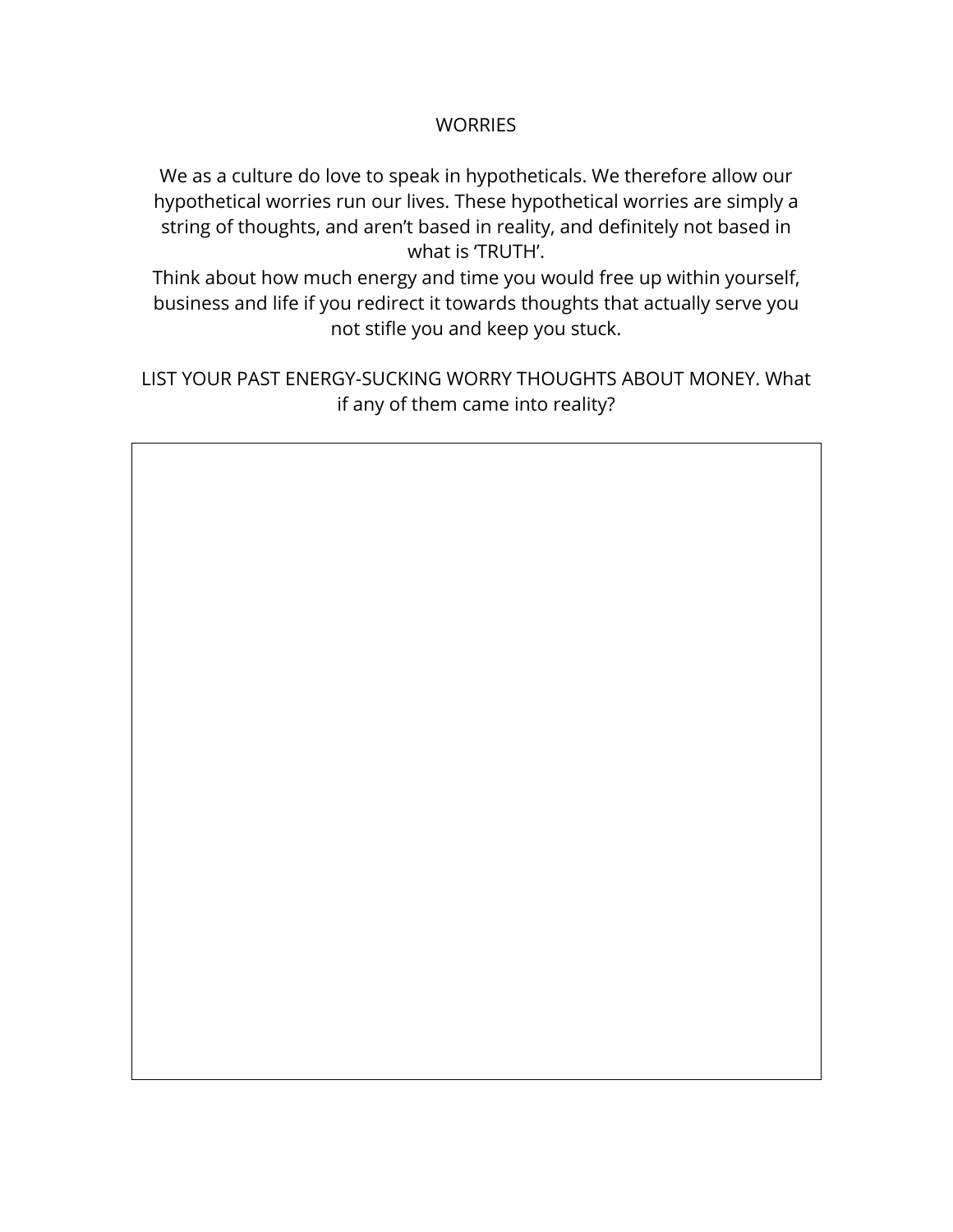Flip the switch and make your current worrying thoughts about money into positive ones.

Then repeat these new thoughts over and over again this week, and see how they feel in your body.

Come back at the end of the week and record your experience with them, here.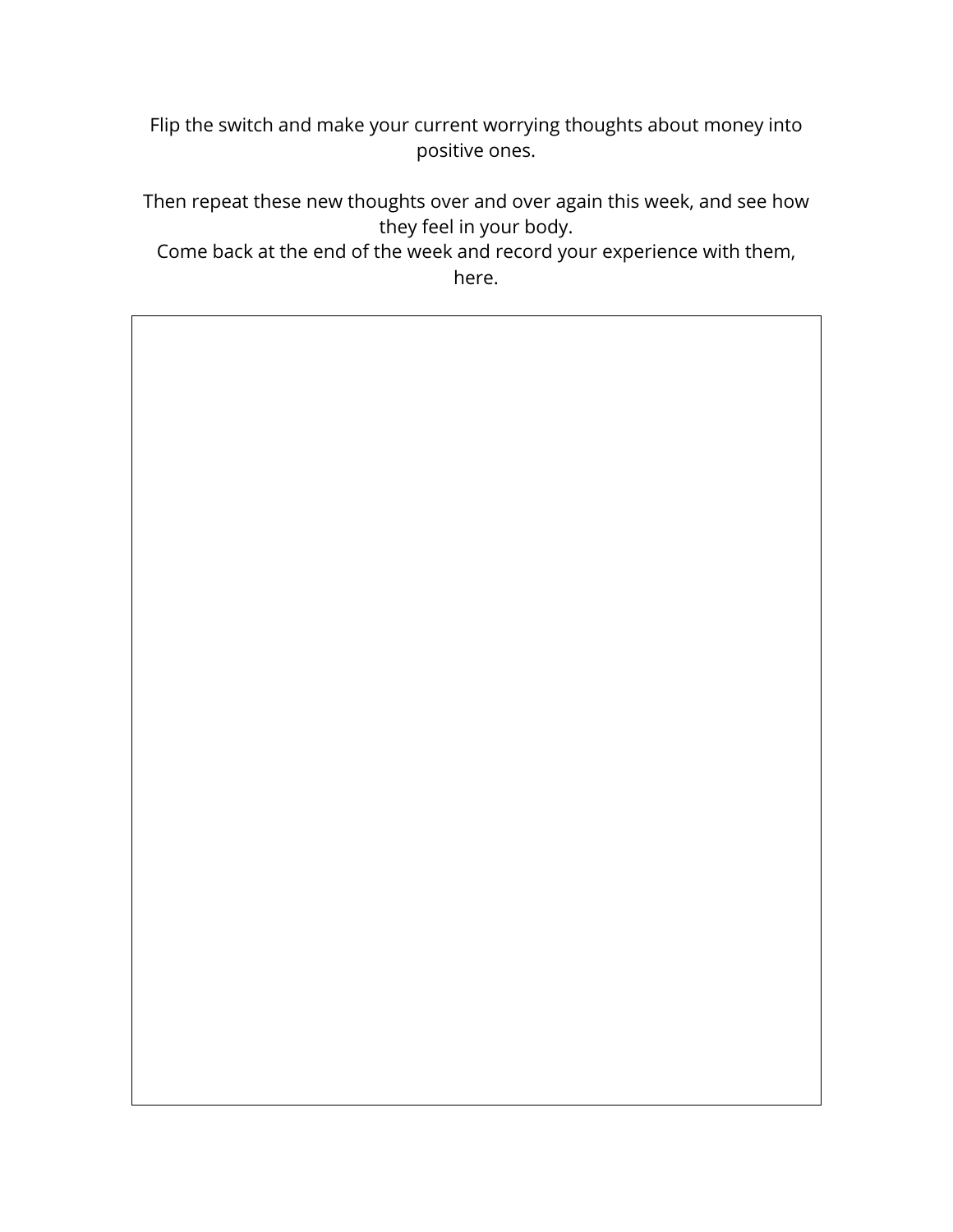#### FEAR

Most fears are 'False Evidence Appearing Real'

In Florence Schovel Shinn's book 'The game of life and how to play it', you speaks about fears as the lion on our pathway. That this lion holds a large amount of your power, power that you have given freely to this fear. All the lion on your path is doing is being of service to you. Yep, you read that right!

Your fears are simply trying to direct your attention to pieces of your power that you have given up. It's time to embrace that service and turn and face the lion on your pathway. As soon as you do that, the fear and what has been created to support the belief in that fear start to disappear.

It has done what it was meant to do, so there is no need for it be in your experience anymore.

Now depending on how much power you have given up to this fear will then determine the time at which it takes to disappear from your experience. However, remember that when you turn and face it and speak the TRUTH to it, and flip the switch on it, you never have to reclaim that piece of power again. It is yours, and you will never lose it.

If the fear comes back, it is just indicating that there is more of your power to reclaim.

The more you practice and embody this the more you will feel excited about turning and facing the lion on your pathway, because you know the TRUTH, and you know the power of this process.

Our Higher-Self buries

jewels deep within us, and then stands back to see if we can find them. This is your treasure hunt of your life, and you will discover how miraculous and delicious it is.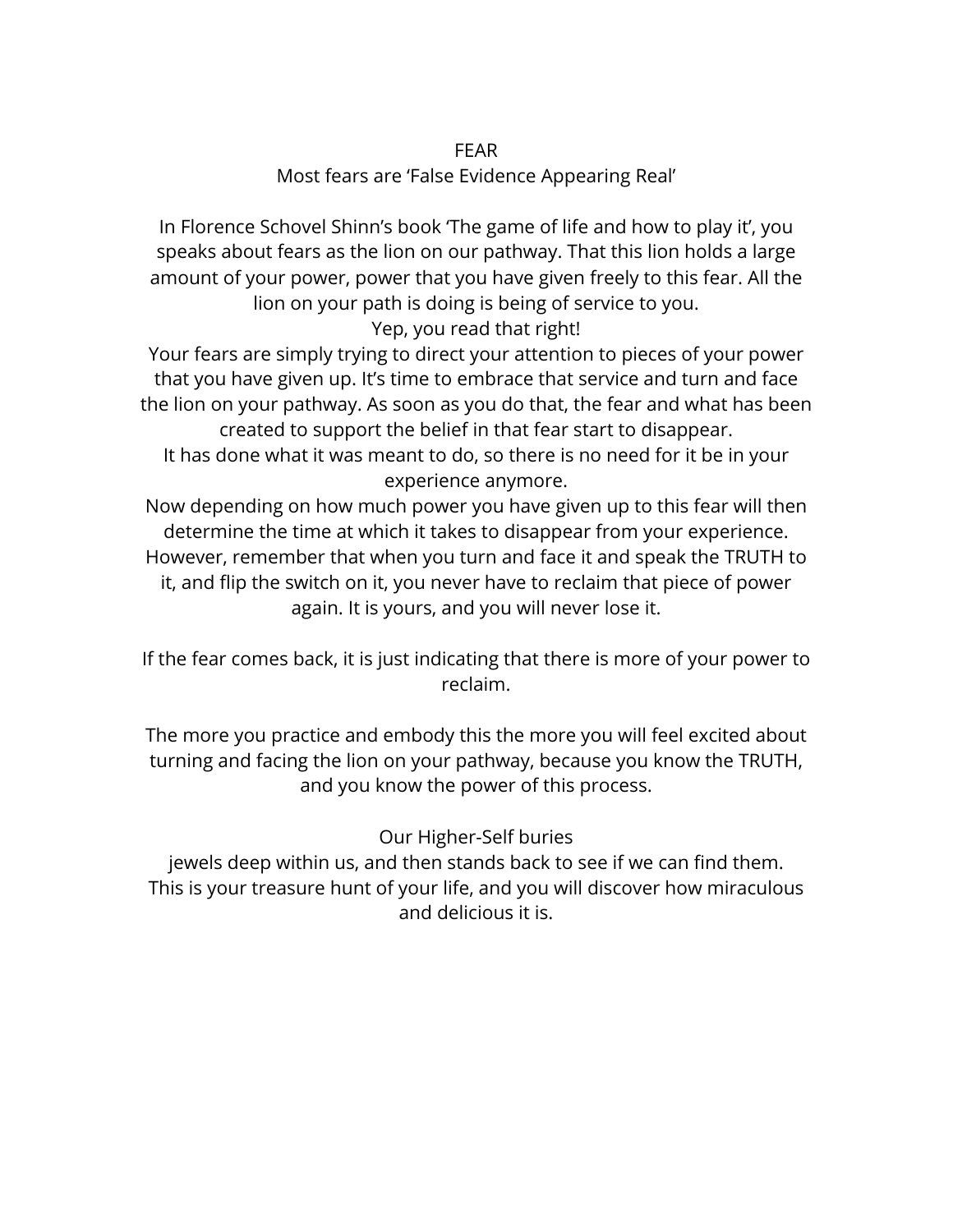#### THE CATAGEROIES OF FEAR

1. Fear of the outcome: This is the fear of change – the fear that a new direction or journey will be worse than what we have. It feels easier to just settle where we are, than risk the unknown.

2. Fear of the process: This is the fear that it's just going to be too hard and you won't be able to do it. The belief that the process will be painful.

3. Fear of loss: This is the fear that so much will change that you will lose something you have now. Maybe you will see less of certain people or maybe it's the fear of losing that safety net that's around you right now protecting you.

Fear and anxiety are simply excitement without breath! Again, these thoughts that are creating these feelings within you, are directing you towards something. They are simply feedback, and normally fear is pointing you towards your edge, the edge of the limiting container you have placed around yourself.

Start to make the feeling of fear your friend, use in ways that serve you. Knowing that it is either pointing your towards ways to shift your mindset, heartset or soulset. Pointing you towards your edge that you need to lean into. Pointing you towards something that actually thrills and excites you.

So breathe into it. Don't make yourself wrong for feeling fear. Realize that it is pointing you towards something thrilling, exciting and expansive.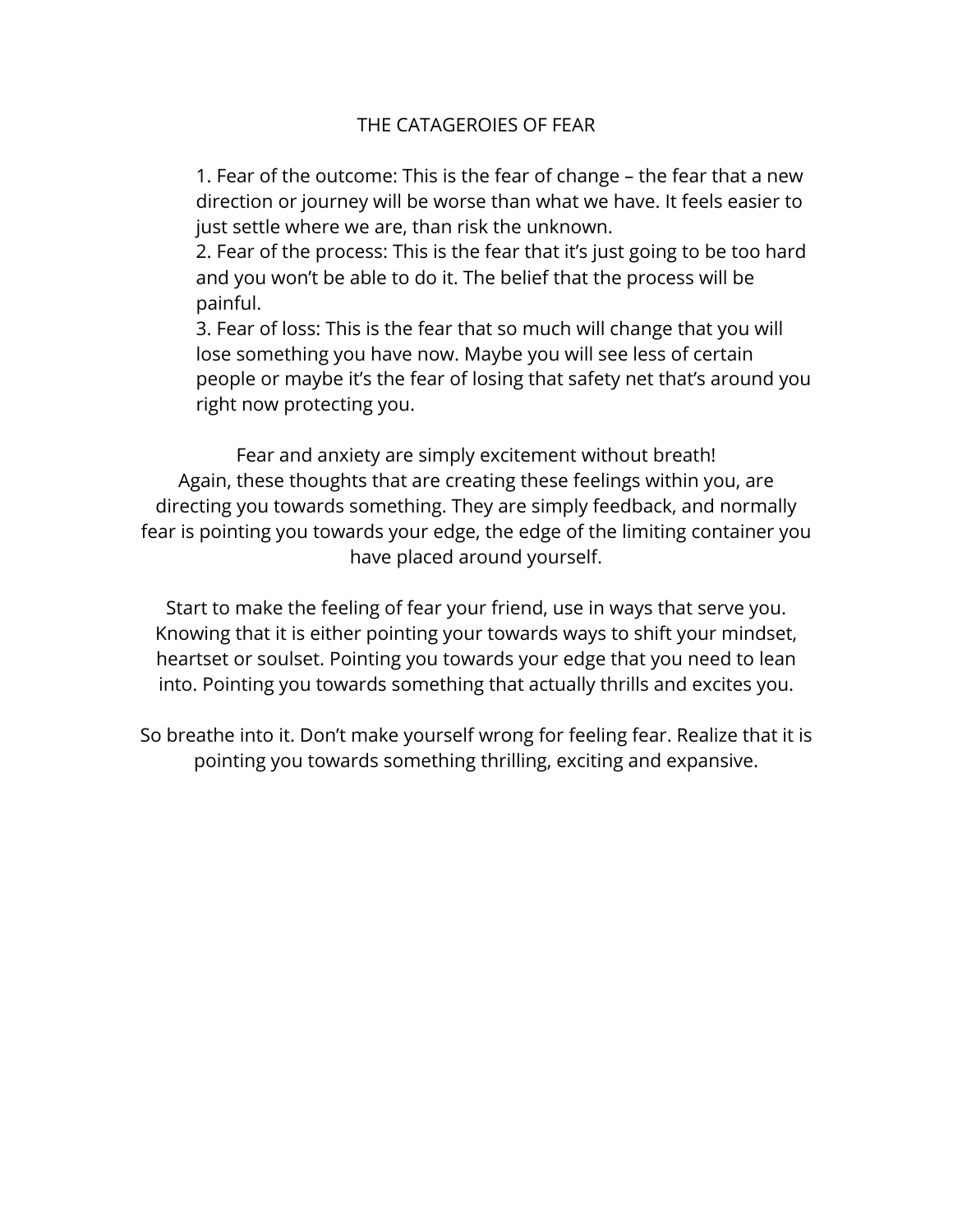#### SHIFTING YOUR THOUGHTS

Whatever you resist persists and comes back to you with the same force. Meaning the same amount of power you use to resist something, then gets created with that amount of power into your reality

Therefore, if you resist those negative thoughts and fears you have around money, you are judging them, making them and you wrong, and continuing to add more and more power to them.

You want to bust free of that pattern.

Instead you are going to start thanking and appreciating those thoughts and fears, because you have now put them in service to your expansion and elevation. They are now in service to your new money consciousness.

You allow them to direct you to what you have given up your power to, and use them to flip the switch and start deepening the new story.

What are the most powerfully limiting thoughts and fears you have about money? Write them down and then flip the switch on them.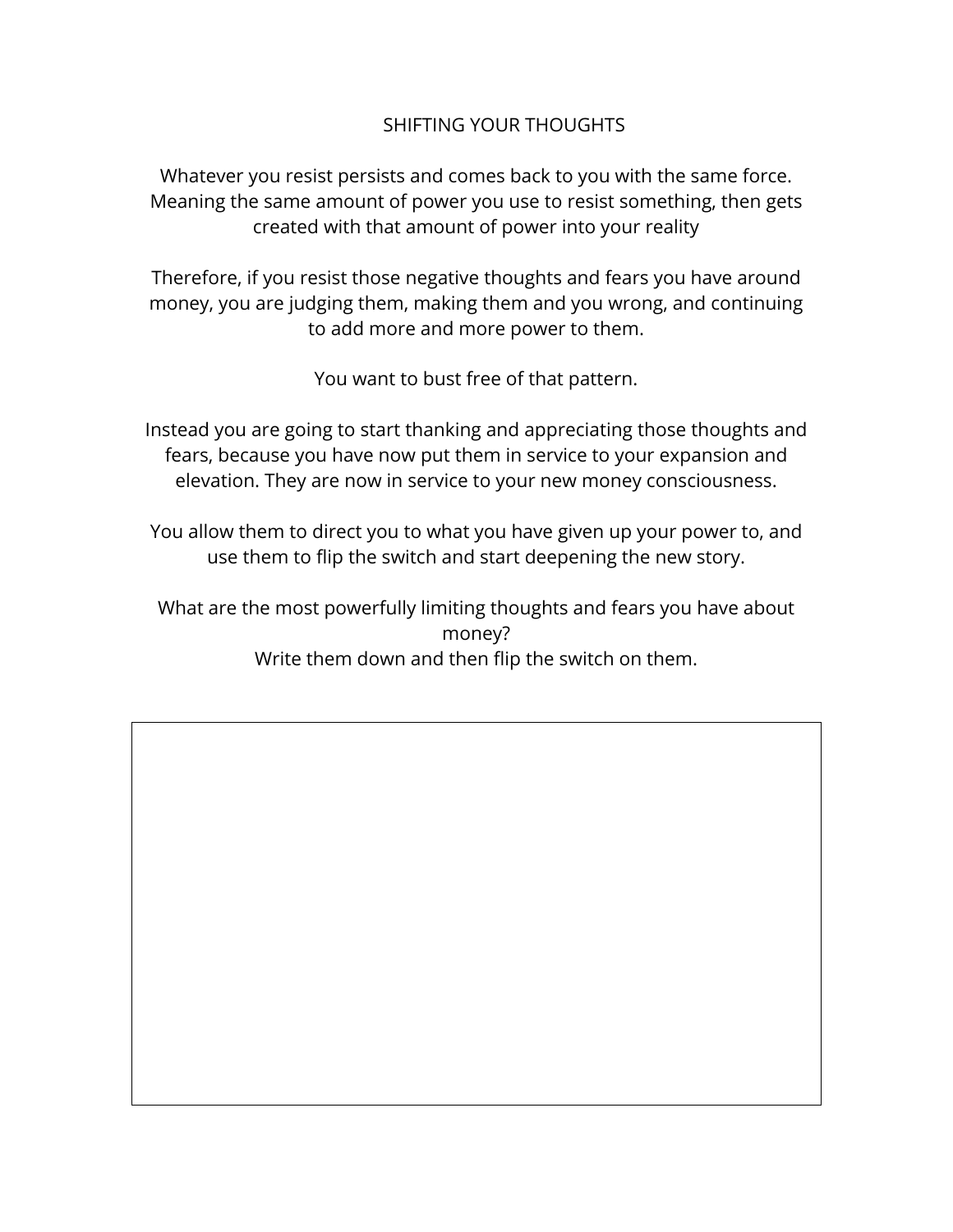#### CONSCIOUS LANGUAGE

There is a book called 'Conscious Language' by Robert Tennyson Stevens that teaches you about how essential your word choice is.

The words that follow your 'I am' are the powerful words in shaping and creating your reality that you possess. Therefore, you need to start paying attention to how you use them. What do you put after the words 'I am'?

There is no such thing to the mind as trying. Just like a computer operating system, our subconscious minds don't try, it only does.

Our minds respond to definite statements, not wishy washy ones, like 'I'll try' or 'maybe'. Our subconscious mind also won't install new ways of directing without a feeling to word statements. That is why mantras so often don't work, because people just say the words, and don't actually feel the words.

How often are you sending weak statements or messages around creating and making more money?

Change them by using phrases like these…

I can I will I am I choose I have I love I create I enjoy I desire

Here's an example of a few of my own phrases that I am still deepening into everyday and have been for years. Remember it is all an unfolding process.

I am in infinite abundance right here, right now. I always have money for all of my desires. I have an infinite supply of money to express appreciation with right now.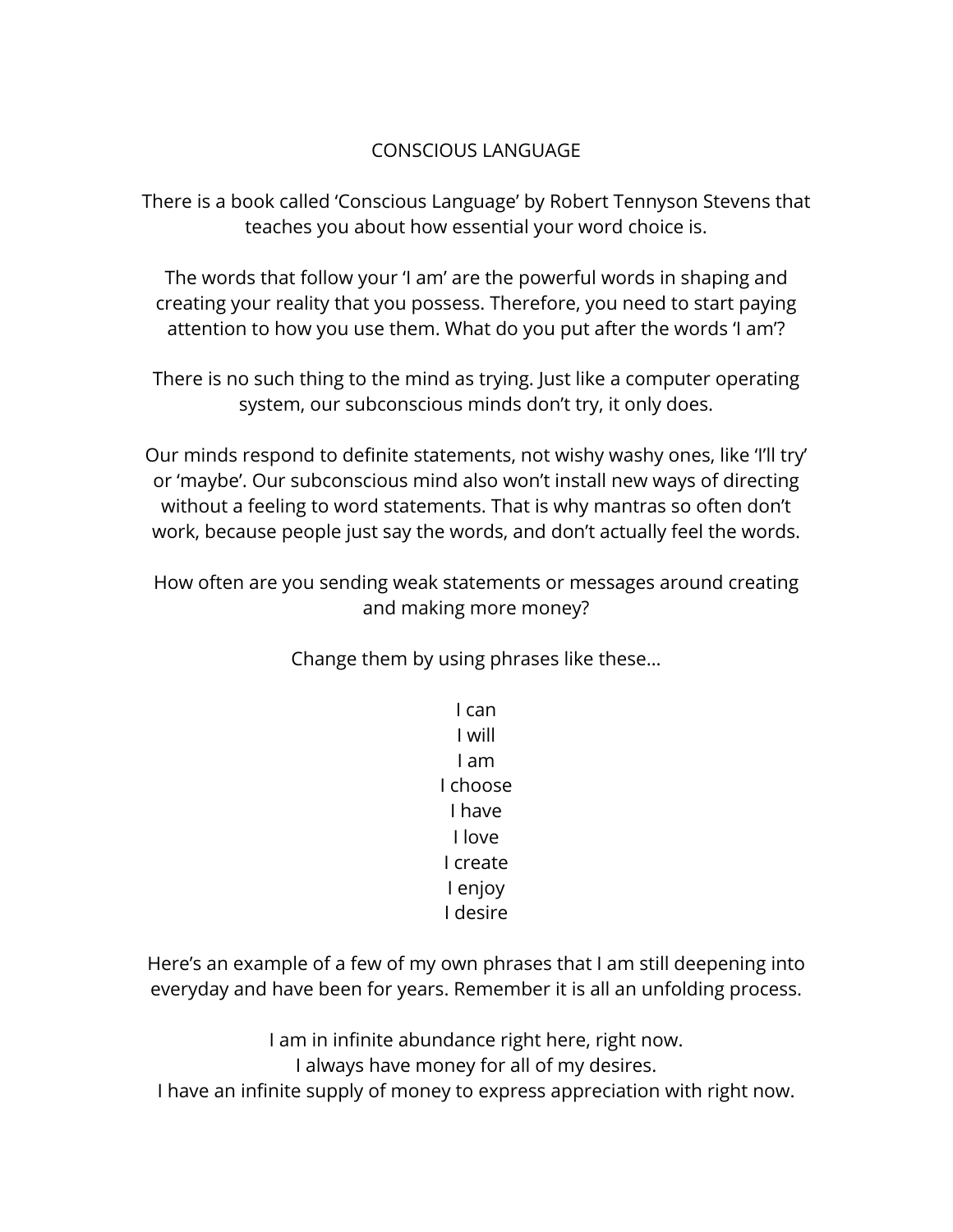I am creating money from my consciousness now. I have more then I need. I am overflowing with money now.

Now create your own powerful phrases. Start with the ones that you can actually create a feeling state around.

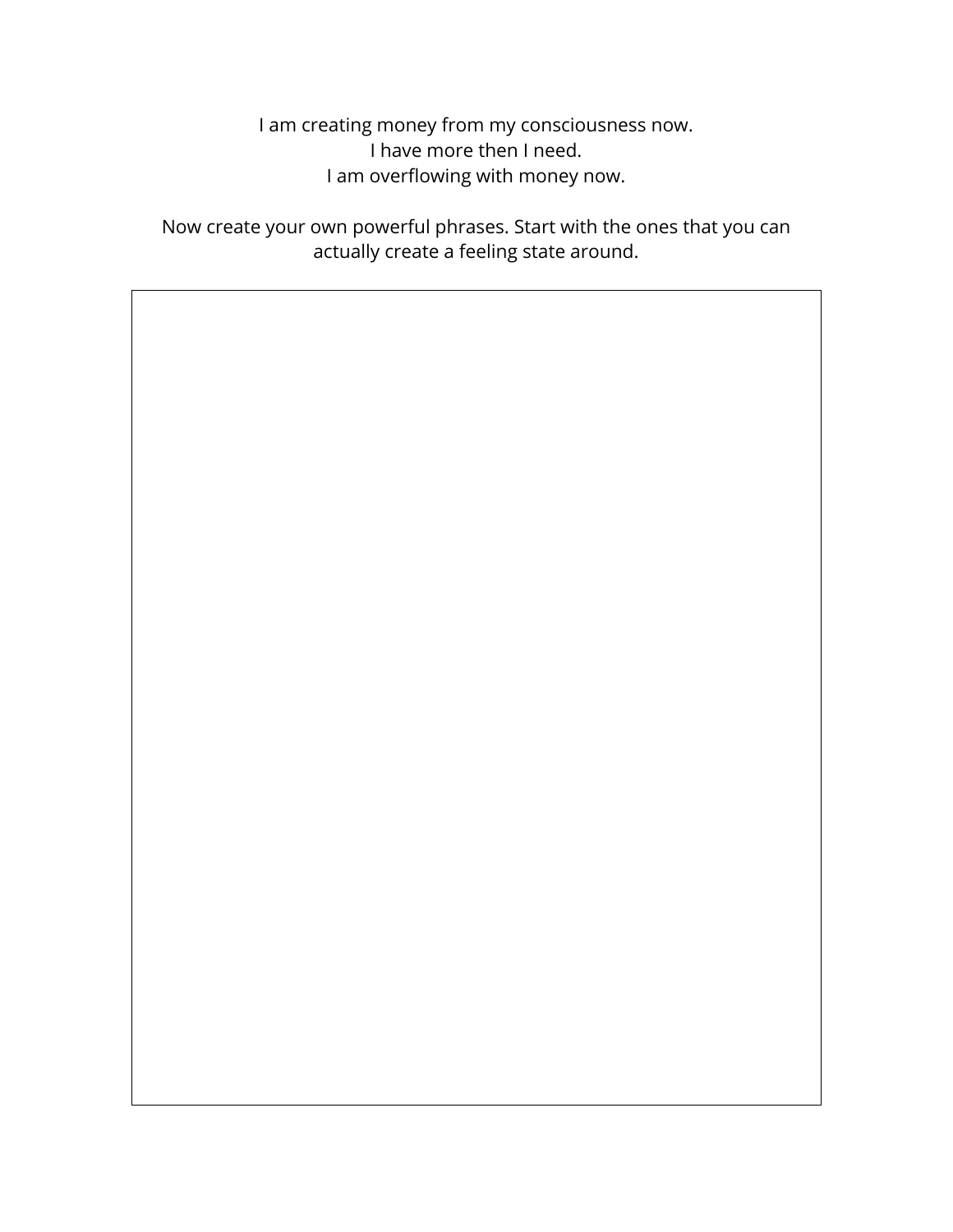#### REPLACING WORDS

I have spoken with you about replacing the word debt, with the word investment. Starting to shift your perspective that every time you use money you are expressing appreciation and investing in yourself.

Start replacing the words you have always used for bills, debt, spending money and receiving money with ones that are more aligned with empowering you, and expanding your consciousness of creation.

So what words hold a heavy energy around them in regards to money? Which ones do you desire to replace today?

The point is your words are your magic, they are energy, and you are on the journey of becoming the conscious creator of your reality. So, it's time to take to task your word consciousness.

> Debt – Investment Bills – Request for appreciation Spending money – Expressing appreciation Receiving money – Receiving appreciation Expensive – High vibe I don't need it – I desire it

What words do you desire to replace?

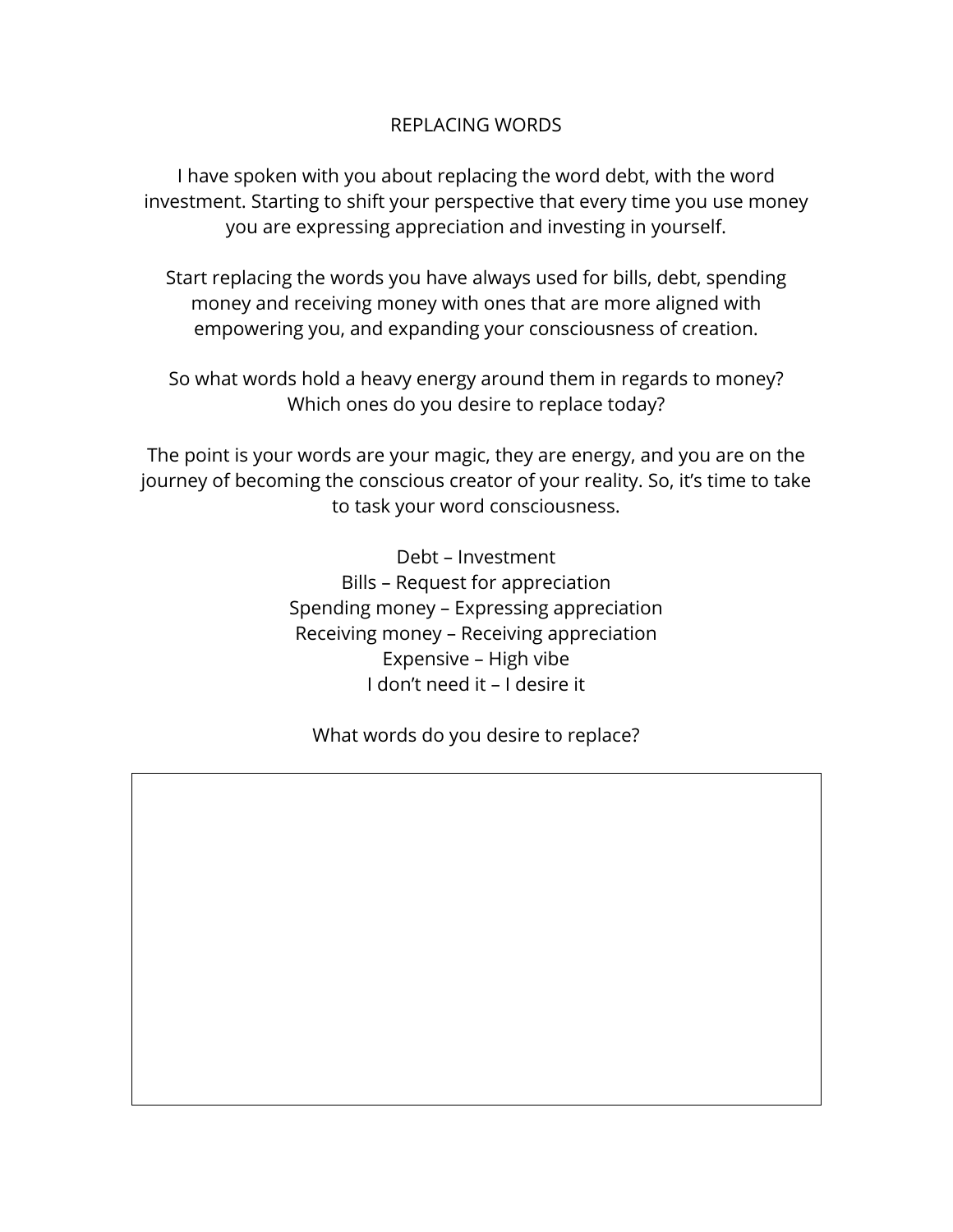#### WHAT NEEDS TO TRANSFORM?

Review everything you have uncovered and written in this playbook up until this point. Ask yourself what are the things you desire to retrain your mind around? What phrases are you going to focus on daily? What are you going to repeat over and over again with feeling? What feeling state do you desire for these phrases to support?

#### LIST WHAT COMES TO YOUR MIND.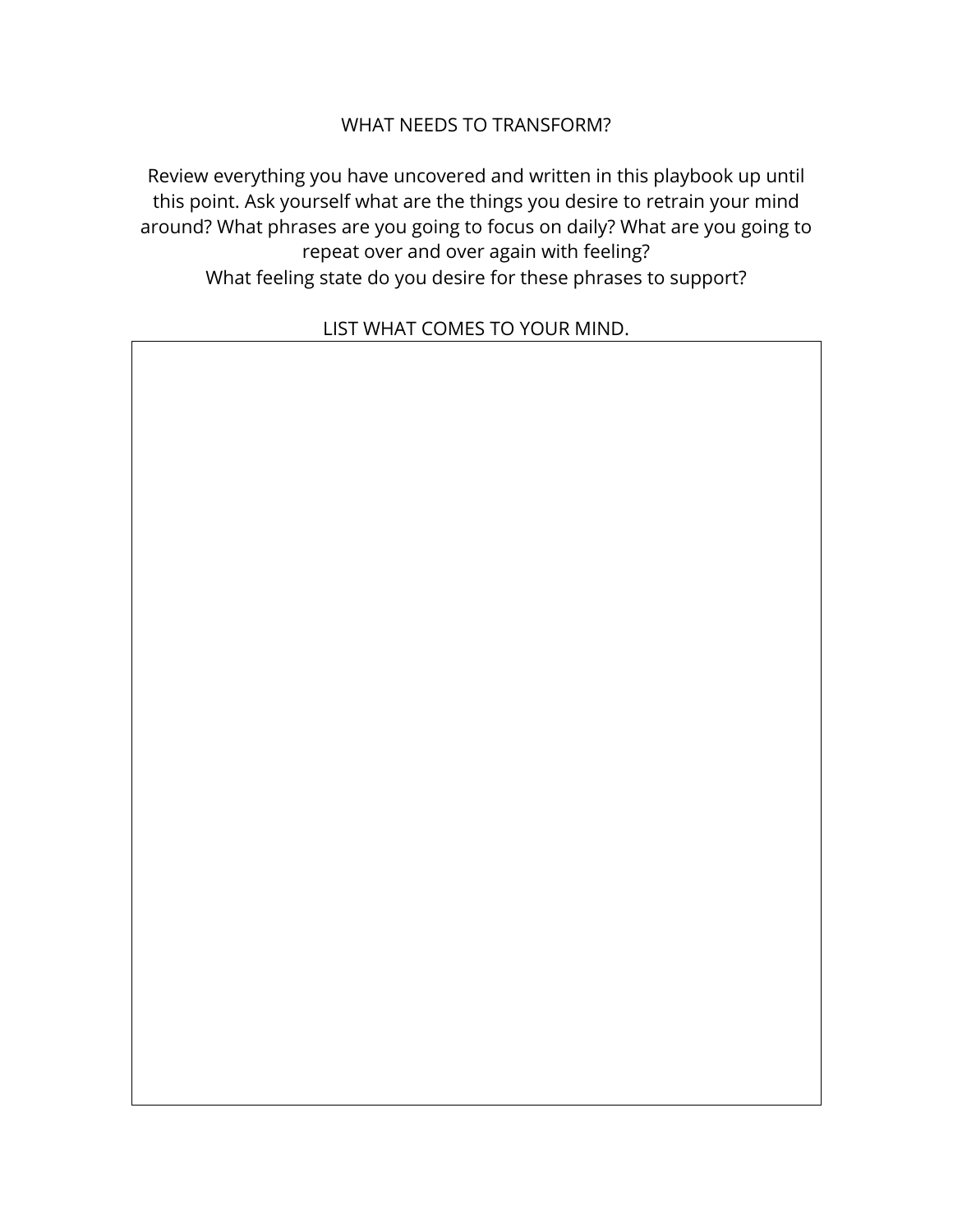#### CELEBRATIONS

Here at Sistermind we know that women are inspired by celebrations, not constructive criticism. We all know that constructive criticism has its place, and us women need to lead with celebrations.

I have a fridge magnet in my partner's home that says celebrate every tiny victory. What you celebrate expands.

It is now time to write down all that you can allow yourself to celebrate so far on this journey you have invested in.

You have done more to transform your money consciousness than most people do in their lifetime.

So celebrate the hell out of yourself NOW!

Remember the more you can appreciate about yourself, the creative process, the more you will create to appreciate and celebrate.